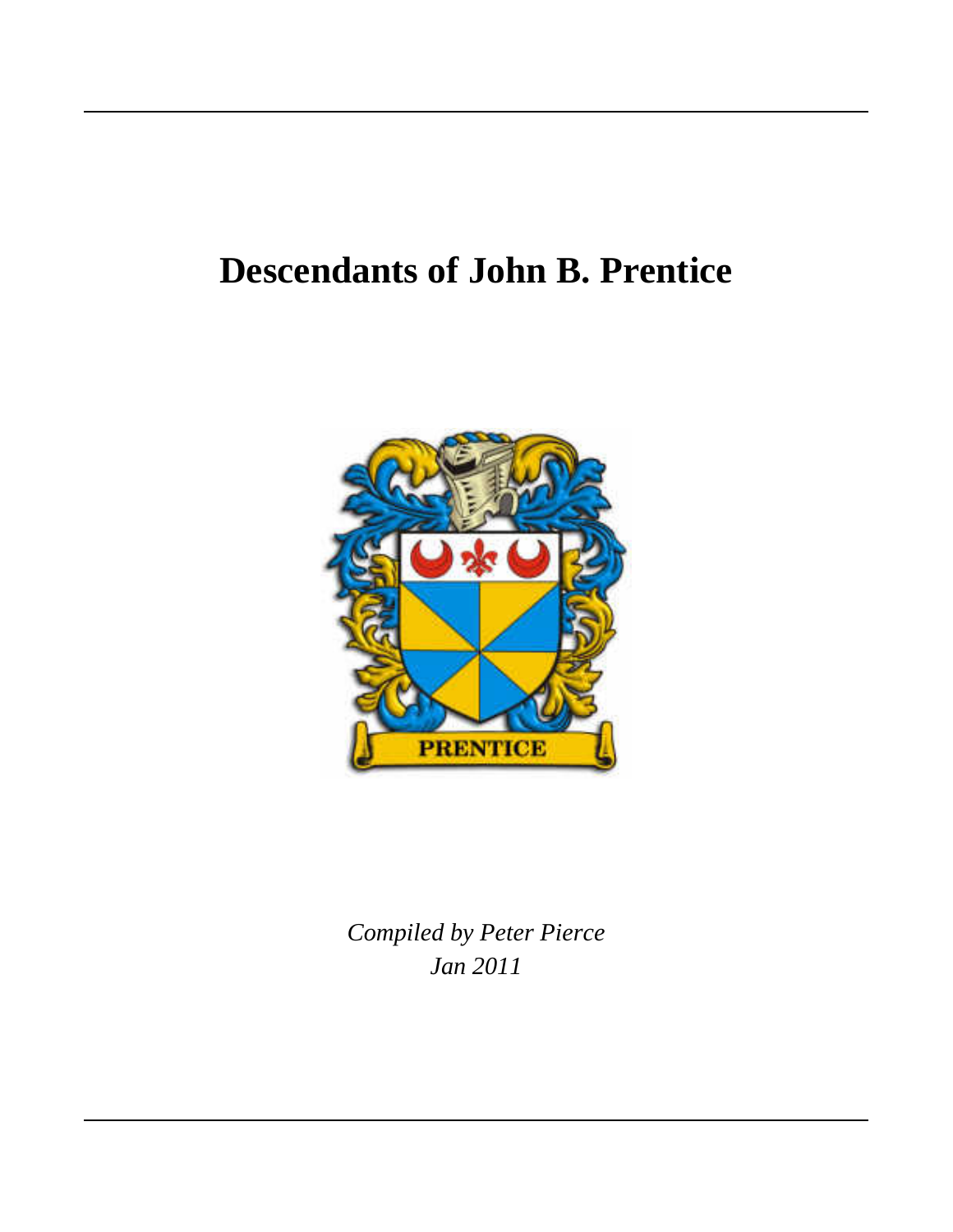# **Contents**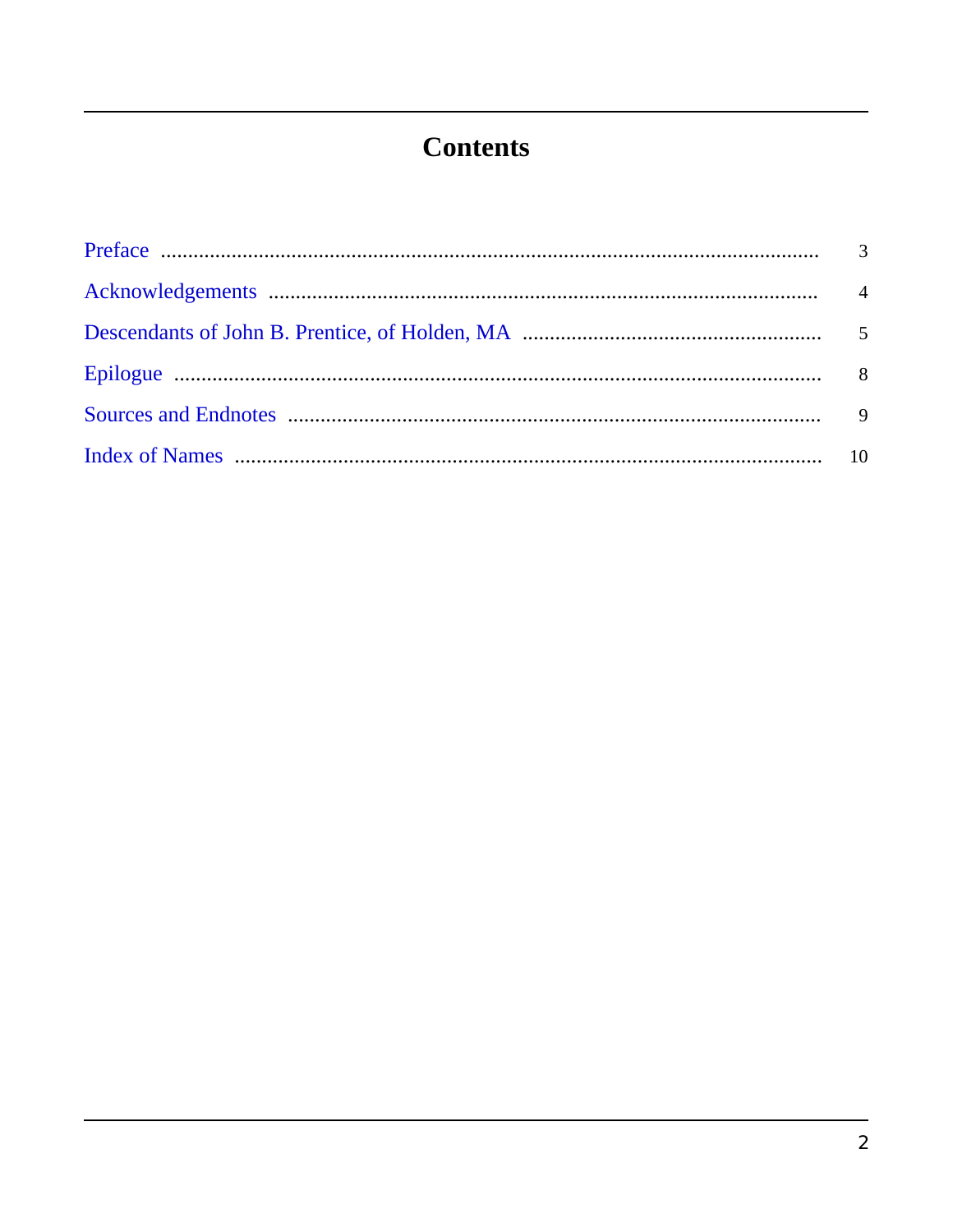#### **Preface**

<span id="page-2-0"></span>

*Ralph Prentice, circa 1840, Sturbridge, MA*

The research behind the genealogy presented here was begun in 1993 in an attempt to document the family history given to me by Shanna Prentice, my grandmother. What began as an off hours hobby soon developed into a compelling passion that threatened to consume my every waking moment. The trail started in Holden, Worcester County, Massachusetts, where John Prentice, Sr. made his home in the early 1700s. His ancestry is unknown, and there are at present no viable theories regarding his parentage. From there, the trail led to nearby Sturbridge where his grandson, Ralph, lived for most of his adult life.

In the mid-1800s many members of the family moved to the midwest, where our immediately family lives today. Letters between Ralph's daughter, Julia, and her husband, John Clark, survive today, and are in the possession of Frank Hollingsworth, of Ft. Worth, Texas. These letters tell the story of a difficult and sometimes deadly trek from the civilized town of Sturbridge, Massachusetts to the wilds of Nebraska. At least two children were

lost on the wagon train, stricken with what was probably diptheria.

The trail does not end in Nebraska; it continues on to Texas, California, and Illinois. But my story ends here, with Julia and her husband.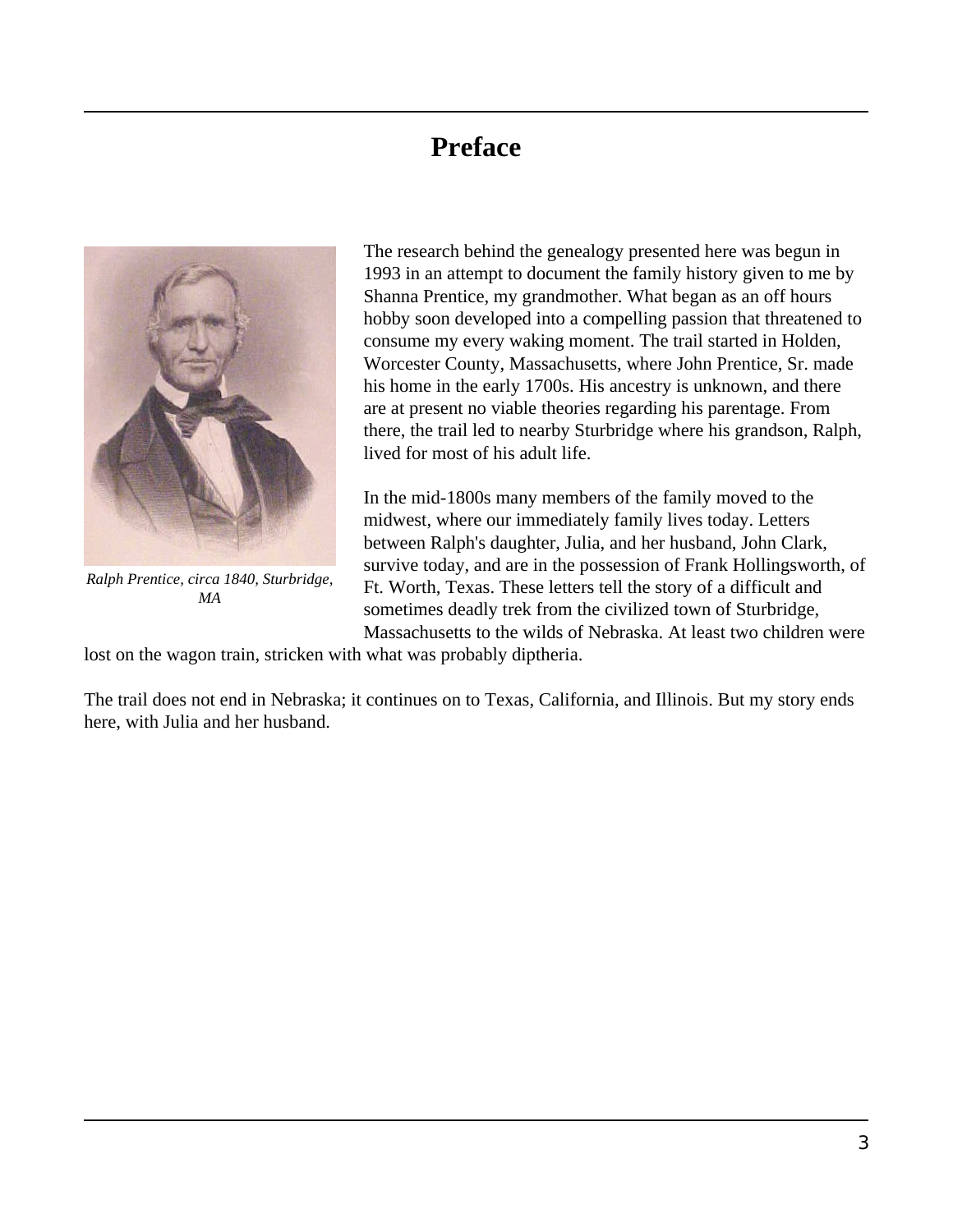### **Acknowledgements**

<span id="page-3-0"></span>I would like to extend my deepest thanks to Shanna Prentice, for her efforst to put in writing the stories and traditions of the Prentice family. Her inspiration set me on a decade long journey.

Thanks also to Frank Hollingsworth for sending copies of the correspondence between Julia Prentice and her husband. I extend my gratitude to Sandra Collings, research librarian at the Holden Public Library, for her patience and understanding.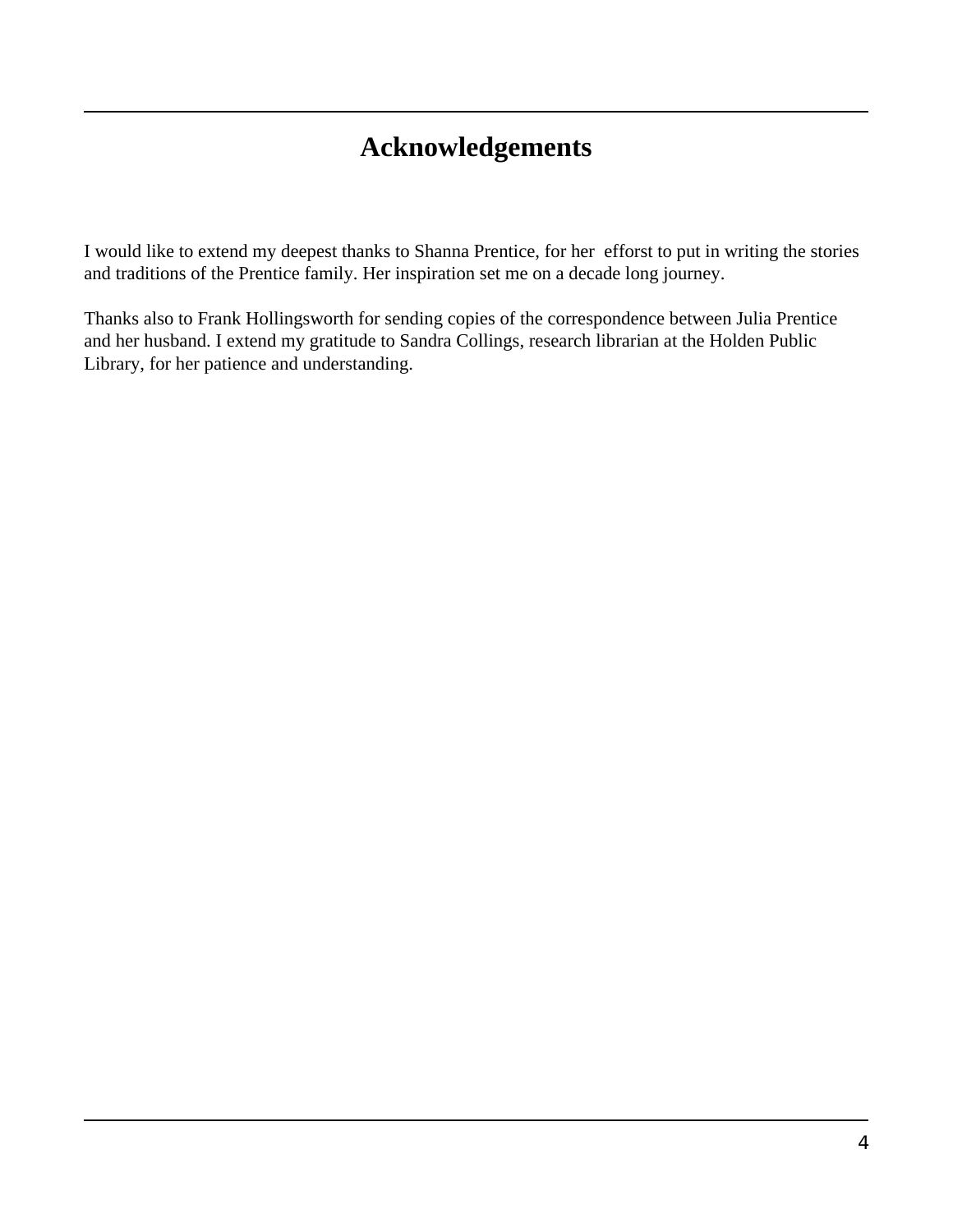### **Descendants of John B. Prentice, of Holden, MA**

#### <span id="page-4-4"></span><span id="page-4-2"></span><span id="page-4-0"></span>**1. John B.<sup>1</sup> Prentice Sr.** He married Martha Cobb.

John Prentice, Sr. was probably born about 1738 in Gloucester, Massachusetts. A J. Prentice sold land there in 1761, as recorded in the Essex County Deeds. In 1765, John Prentice, Sr. bought land in Holden, MA, per Worcester County Deeds.

<span id="page-4-8"></span>Children of John B. Prentice Sr. and Martha Cobb:

- 2 i. **[John B. Prentice Jr.](#page-4-1)**, born 3 Mar 1774, in Holden, Worcester, MA, died 3 Mar 1841, in Holden, Worcester, MA. 2
	- ii. **Silas Prentice**.
	- iii. **Otis Prentice**.

<span id="page-4-7"></span><span id="page-4-1"></span>2. John B.<sup>2</sup> Prentice Jr. *[\(John B.](#page-4-2)<sup>1</sup>)*, born 3 Mar 1774, in Holden, Worcester, MA, died 3 Mar 1841, in Holden, Worcester, MA.<sup>2</sup> He married Hannah before Oct 1795.

Only two children of John and Hannah Prentice are recorded in Holden, but there were probably others.

Children of John B. Prentice Jr. and Hannah:

- 3 i. **[Ralph D. Prentice](#page-4-3)**, born 27 Oct 1795, in Holden, Worcester, MA. 3
- 4 ii. **[Hannah Prentice](#page-5-0)**, born 14 May 1797, in Holden, Worcester, MA,<sup>4</sup> died before 21 Sep 1834, in Holden, Worcester, MA.

<span id="page-4-6"></span><span id="page-4-5"></span><span id="page-4-3"></span>**3. Ralph D.** Prentice (*[John B.](#page-4-1)*<sup>2</sup>, *John B.*<sup>1</sup>), born 27 Oct 1795, in Holden, Worcester, MA, <sup>3</sup> buried in Holden, Worcester, MA. He married Joanna Holbrook 1816, in Sturbridge, Worcester, MA.<sup>5</sup> She was the daughter of Marcus Holbrook and Joanna Darling. Joanna Holbrook was born 12 Jun 1797.

Ralph Prentice was a surveyer and miller in Holden. In 1832 he purchased a corn mill from Jonathan Stone which he ran successfully for many years. He let his house as a tavern from 1840 to 1853, when travel on the Northside turnpike was at a peak.

Children of Ralph D. Prentice and Joanna Holbrook:

- 5 i. [Ralph Prentice](#page-5-1), born 27 Jan 1817, in Sturbridge, Worcester, MA.<sup>6</sup>
- 6 ii. **[Julia Prentice](#page-5-2)**, born 29 Jan 1819.
- 7 iii. **[Jonathan Prentice](#page-5-3)**, born 29 Aug 1821.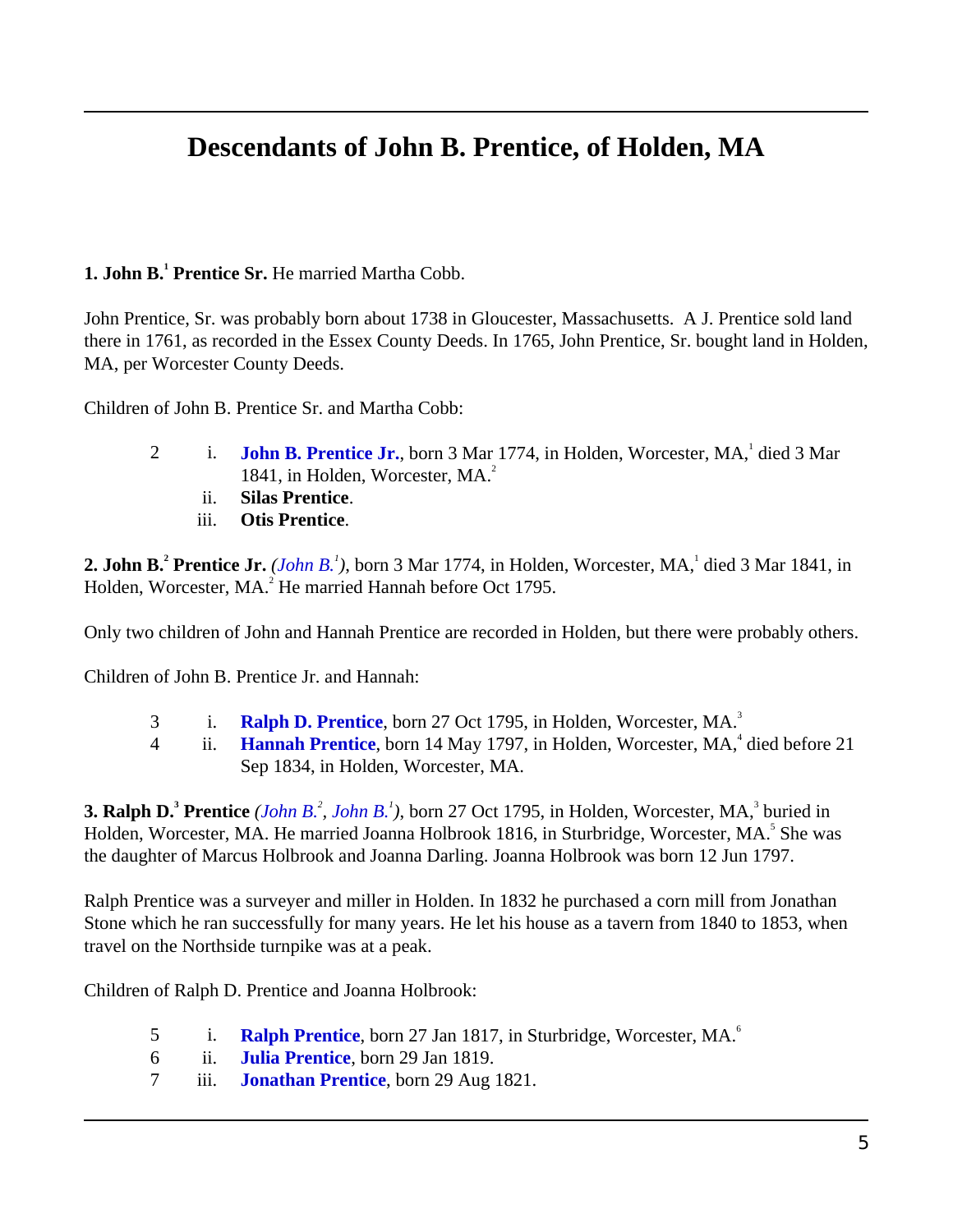- 8 iv. **[Jeremiah Prentice](#page-6-0)**, born Apr 1822.
- 9 v. **[Paul Prentice](#page-6-1)**, born 21 Aug 1823.
	- vi. **Joanna Prentice**, born 3 Jan 1826.

<span id="page-5-11"></span><span id="page-5-0"></span>**4. Hannah<sup>3</sup> Prentice** (*[John B.](#page-4-2)<sup>2</sup>, John B.<sup>1</sup>), born 14 May 1797, in Holden, Worcester, MA,<sup>4</sup> died before* 21 Sep 1834, in Holden, Worcester, MA. She married Clifton Smith Sr.

<span id="page-5-18"></span>The will of Hannah's father, dated Sep 21, 1834, refers to Hannah, "late of Holden".

<span id="page-5-21"></span><span id="page-5-20"></span><span id="page-5-16"></span>Children of Hannah Prentice and Clifton Smith Sr.:

- i. **Joseph Smith**.
- ii. **Abijah Smith**.
- iii. **Isaac Smith**.
- iv. **Hannah Smith**.

<span id="page-5-19"></span><span id="page-5-17"></span><span id="page-5-1"></span>**5. Ralph<sup>4</sup> Prentice** (*[Ralph D.](#page-4-3)<sup>3</sup>, [John B.](#page-4-1)<sup>2</sup>, [John B.](#page-4-2)<sup>1</sup>), born 27 Jan 1817, in Sturbridge, Worcester, MA.<sup>6</sup> He* married Catharine Smith 23 May 1838, in Sturbridge, Worcester, MA.<sup>7</sup> Catharine Smith was born 13 Jan 1819.

<span id="page-5-14"></span><span id="page-5-12"></span>Children of Ralph Prentice and Catharine Smith:

- i. **Joseph Prentice**, born 14 Aug 1839.
- ii. **Ralph Prentice, Jr.**, born 14 May 1841.
- iii. **Catharine Prentice**, born 16 May 1842.

<span id="page-5-9"></span><span id="page-5-5"></span><span id="page-5-2"></span>**6. Julia<sup>4</sup> Prentice** *([Ralph D.](#page-4-3)<sup>3</sup> , [John B.](#page-4-1)<sup>2</sup> , [John B.](#page-4-2)<sup>1</sup> )*, born 29 Jan 1819. She married John Clark 25 Dec 1840. John Clark was born 3 Jan 1820.

<span id="page-5-6"></span><span id="page-5-4"></span>Children of Julia Prentice and John Clark:

- i. **John Clark**.
- ii. **James Clark**.
- iii. **Loren Clark**.

<span id="page-5-22"></span><span id="page-5-7"></span><span id="page-5-3"></span>**7. Jonathan<sup>4</sup> Prentice** *([Ralph D.](#page-4-3)<sup>3</sup> , [John B.](#page-4-1)<sup>2</sup> , [John B.](#page-4-2)<sup>1</sup> )*, born 29 Aug 1821. He married Diane Stone.

<span id="page-5-15"></span><span id="page-5-13"></span><span id="page-5-10"></span><span id="page-5-8"></span>Children of Jonathan Prentice and Diane Stone:

- i. **Stone Prentice**, born 21 Aug 1815.
- ii. **Jeremiah Prentice**.
- iii. **Catarina Prentice**.
- iv. **Kenneth Prentice**.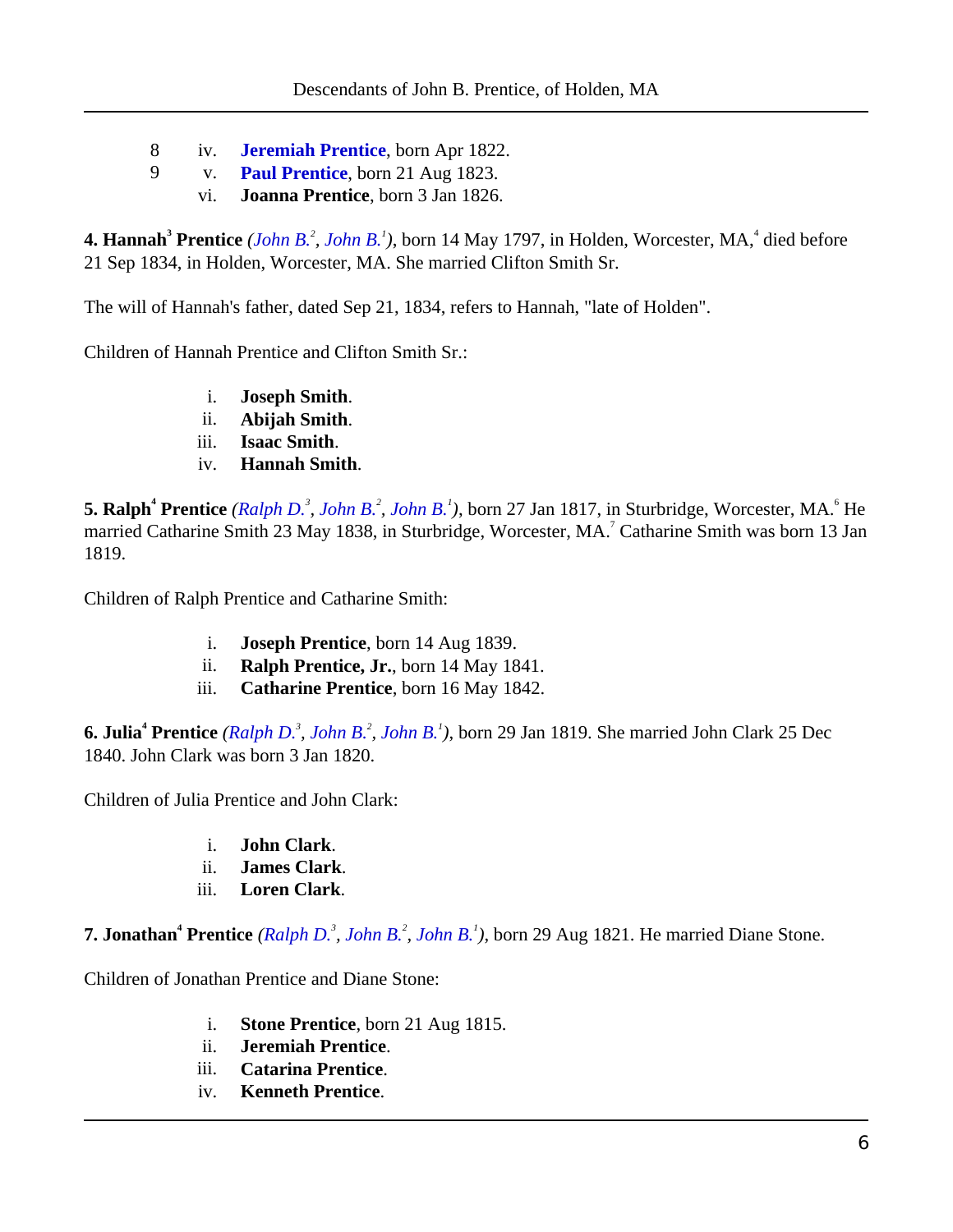<span id="page-6-3"></span><span id="page-6-0"></span>**8. Jeremiah<sup>4</sup> Prentice** *([Ralph D.](#page-4-3)<sup>3</sup> , [John B.](#page-4-1)<sup>2</sup> , [John B.](#page-4-2)<sup>1</sup> )*, born Apr 1822. He married Relief Baldwin May 1845.

<span id="page-6-16"></span><span id="page-6-11"></span>Children of Jeremiah Prentice and Relief Baldwin:

- i. **Relief Prentice**.
- ii. **Jeremiah Prentice**.
- iii. **Ida Prentice**.

<span id="page-6-9"></span><span id="page-6-4"></span><span id="page-6-1"></span>**9. Paul<sup>4</sup> Prentice** *([Ralph D.](#page-4-3)<sup>3</sup> , [John B.](#page-4-1)<sup>2</sup> , [John B.](#page-4-2)<sup>1</sup> )*, born 21 Aug 1823. He married Deborah Pratt 23 Jul 1850.

<span id="page-6-17"></span><span id="page-6-13"></span><span id="page-6-5"></span>Children of Paul Prentice and Deborah Pratt:

- i. **Abigail Prentice**. She married Jonathan Stone.
- ii. **Josephine Prentice**.
- 10 iii. **[Paul Prentice](#page-6-2)**, born 23 Jun 1865.<sup>8</sup>
	- iv. **Jeduthan Prentice**.

<span id="page-6-10"></span><span id="page-6-7"></span><span id="page-6-2"></span>**10. Paul<sup>5</sup> Prentice** *([Paul](#page-6-1)<sup>4</sup> , [Ralph D.](#page-4-3)<sup>3</sup> , [John B.](#page-4-1)<sup>2</sup> , [John B.](#page-4-2)<sup>1</sup> )*, born 23 Jun 1865. 8 He married Cynda Prentice 30 Aug 1886.

<span id="page-6-15"></span><span id="page-6-14"></span><span id="page-6-12"></span><span id="page-6-8"></span><span id="page-6-6"></span>Children of Paul Prentice and Cynda Prentice:

- i. **Ozero Prentice**.
- ii. **Hannah Prentice**.
- iii. **Paul Prentice**.
- iv. **John Prentice**.
- v. **Captain James Prentice**.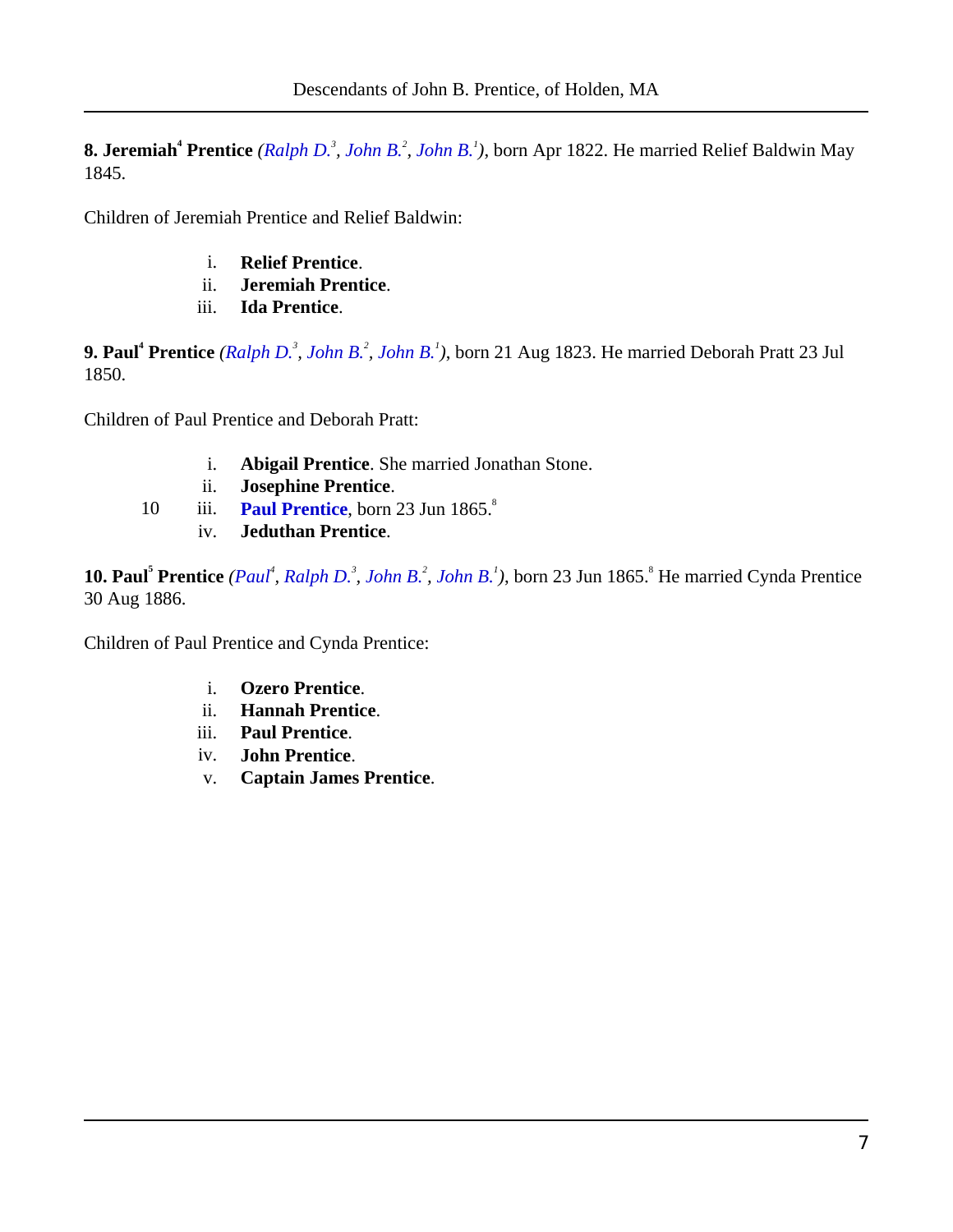# **Epilogue**

<span id="page-7-0"></span>This genealogy is entirely fictional and is supplied as an example for users to gain familiarity with Ancestral Author. The people presented here are not real, and any resemblance to actual people is coincidental.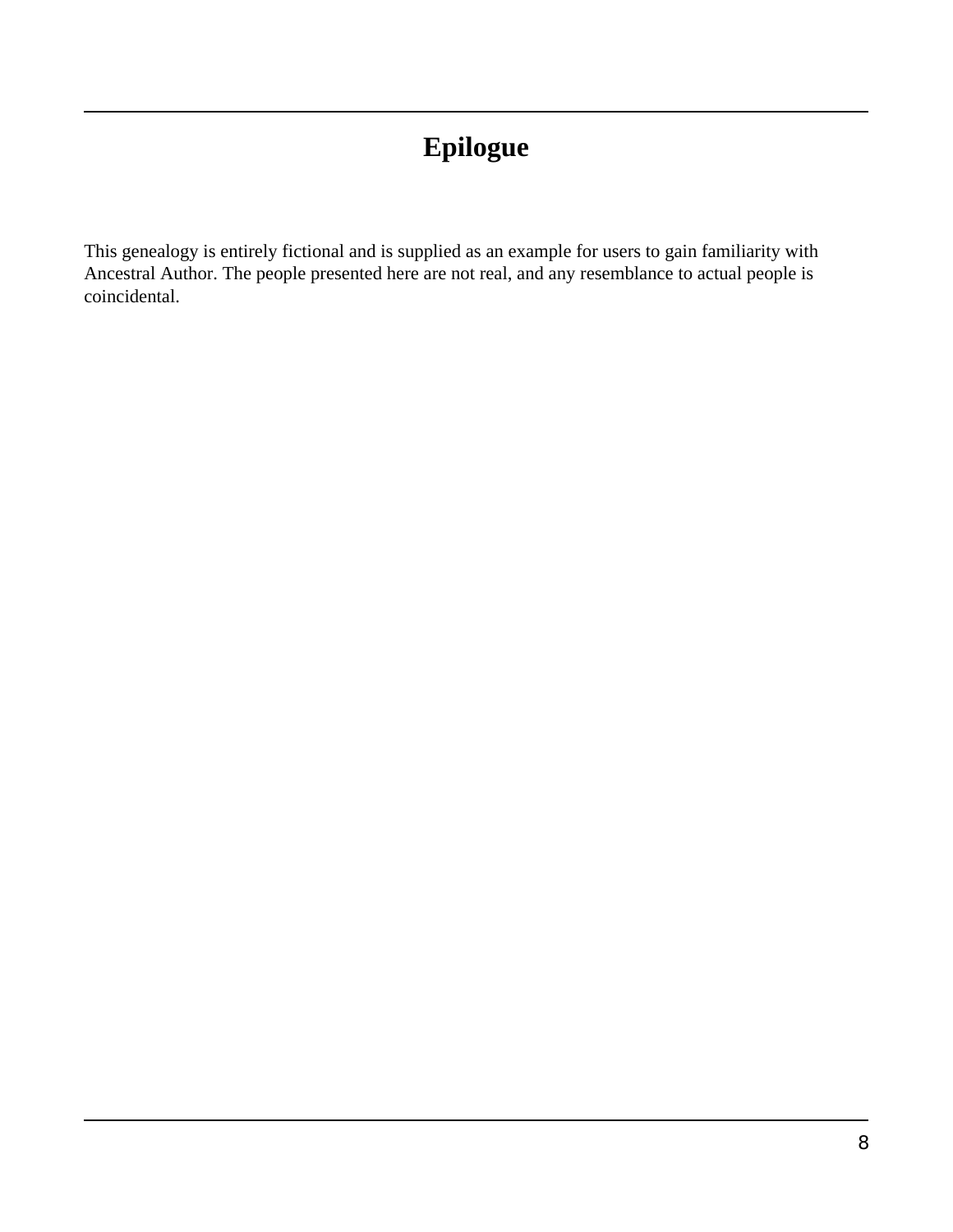#### <span id="page-8-0"></span>**Sources and Endnotes**

- 1. H. C. Baldwin, Vital Records of Holden to 1850, New England Historical and Genealogical Society, 1901, Pg 183.
- 2. H. C. Baldwin, Vital Records of Holden to 1850, New England Historical and Genealogical Society, 1901, Pg 32.
- 3. H. C. Baldwin, Vital Records of Holden to 1850, New England Historical and Genealogical Society, 1901, Pg 74.
- 4. H. C. Baldwin, Vital Records of Holden to 1850, New England Historical and Genealogical Society, 1901, Pg 335.
- 5. Paul S. Holbrook, Genealogy of General Jonathan Holbrook, of Bellingham and Medfield, Massachusetts, 1639 to 1870, Ancestral Publications, Boston, MA, 1871, Pg 335.
- 6. Paul S. Holbrook, Genealogy of General Jonathan Holbrook, of Bellingham and Medfield, Massachusetts, 1639 to 1870, Ancestral Publications, Boston, MA, 1871, Page 23.
- 7. Robert Milton Smith, Genealogy of Joseph Smith, 1789-1860, New York Genealogical Press, 1903, Page 14.
- 8. Paul Prentice, Jonathan Prentice Genealogy, Boston Genealogical Press, Boston, 1898, Page 31.